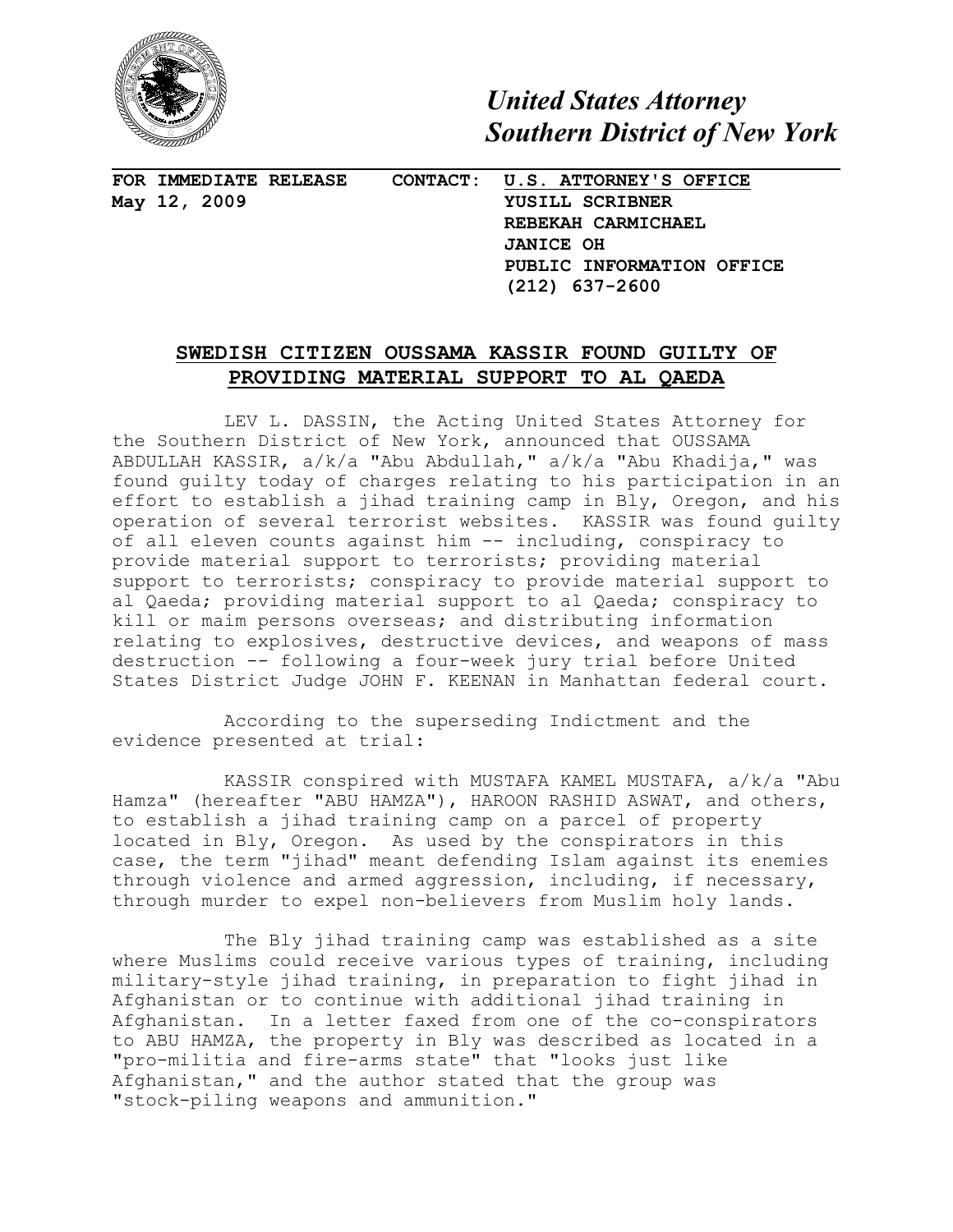In late 1999, after transmission of this faxed letter, ABU HAMZA sent KASSIR and ASWAT from London, England, to Bly to assist in establishing the jihad training camp. On November 26, 1999, KASSIR and ASWAT arrived in New York and then traveled to Bly.

In Bly, KASSIR told witnesses that he supported USAMA BIN LADEN and al Qaeda, and that he had previously undertaken jihad training in Pakistan. A witness also saw KASSIR in possession of a compact disc that contained instructions on how to make bombs and poisons. After leaving Bly, KASSIR and ASWAT traveled back to Seattle, Washington, and resided in the Dar Us Salaam Mosque in Seattle for approximately two months. At the Mosque, KASSIR provided the men at the Mosque with jihad training lessons, including lessons on how to assemble and disassemble AK-47's and how to alter an AK-47 to launch a grenade.

KASSIR also established at least six different terrorist websites, which he operated from approximately December 2001 until the time of his arrest. The websites contained instructions about how to make bombs and poisons and featured such materials as "The Mujahideen Explosives Handbook" and "The Mujahideen Poisons Handbook."

The superseding Indictment also charges ABU HAMZA and HAROON RASHID ASWAT, both of whom are presently detained in England awaiting extradition to the United States. All three men were charged together in four counts with offenses relating to their efforts to establish the jihad training camp in Bly, Oregon. In addition, seven counts in the superseding Indictment charge ABU HAMZA with conspiracy and substantive offenses relating to a hostage-taking in Yemen, in 1998, and facilitating violent jihad in Afghanistan and supplying goods and services to the Taliban in 2000 and 2001.

ABU HAMZA was arrested in May 2004 by the Metropolitan Police at New Scotland Yard in London, England, on a warrant relating to these charges. Thereafter, ABU HAMZA was charged with terrorism offenses by the U.K. authorities, which resulted in a conviction in the U.K. on February 7, 2006. The extradition proceedings against ABU HAMZA were stayed pending completion of the U.K. criminal proceedings. After ABU HAMZA's U.K. conviction was affirmed on appeal, the United States renewed its efforts to extradite ABU HAMZA to the United States. The extradition proceedings against ABU HAMZA are currently pending in the European Court of Human Rights.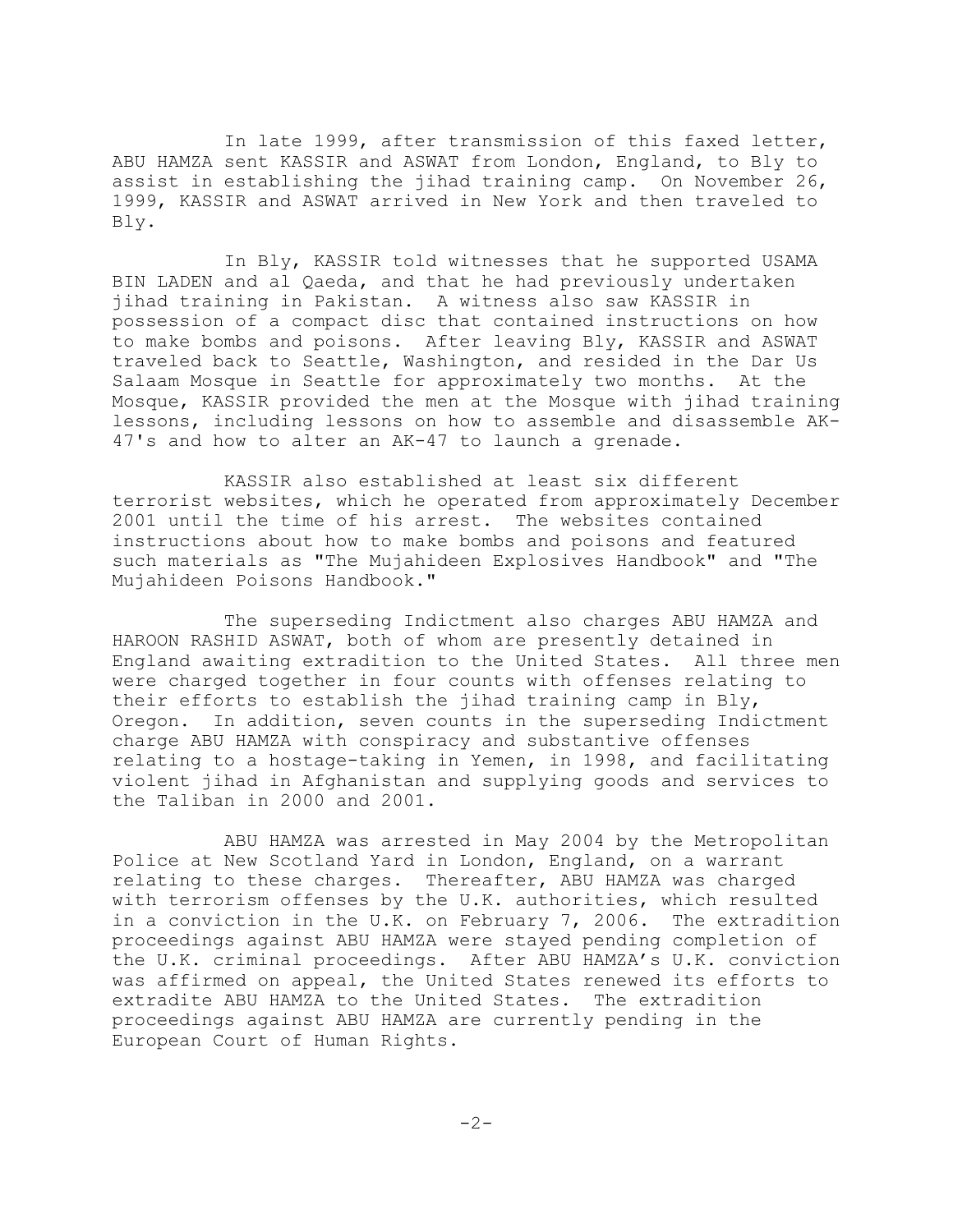ASWAT was arrested in Zambia in July 2005, and then deported to England, where he was arrested on the extradition request related to this case. The extradition proceedings against ASWAT are also currently pending in the European Court of Human Rights.

As to ABU HAMZA and ASWAT, the charges and allegations contained in the superseding Indictment are merely accusations and they are presumed innocent unless and until proven guilty.

The attached chart identifies the counts in the superseding Indictment of which KASSIR was found guilty and provides the corresponding statutory maximum terms of imprisonment.

KASSIR, 43, is a Lebanese national, and also a citizen of Sweden. His last known residence was in Stockholm.

KASSIR's sentencing was set by Judge KEENAN for September 2, 2009 at 10:00 a.m.

Mr. DASSIN praised the New York Joint Terrorist Task Force, which includes agents from the FBI and detectives from the New York City Police Department. He also expressed appreciation to the U.S. Embassy in Prague and the FBI's Legal Attache Offices in Prague; Copenhagen; and London, for their assistance in the investigation. Mr. DASSIN further expressed his appreciation to FBI Headquarters and the FBI field offices in Seattle, Salt Lake City, Utah, and San Francisco, California, as well as the United States Attorney's Office in Seattle and the Counterterrorism Section at the Department of Justice, for their assistance in the investigation of KASSIR. Finally, Mr. DASSIN also thanked the Office of International Affairs of the Criminal Division of the Department of Justice, Interpol, the Department of Homeland Security, the Czech Ministry of Justice, the Police of the Czech Republic, and the Prison Service of the Czech Republic for their assistance during the arrest and extradition proceedings involving KASSIR.

Assistant United States Attorneys ERIC B. BRUCE and MICHAEL FARBIARZ are in charge of the prosecution.

09-140 ###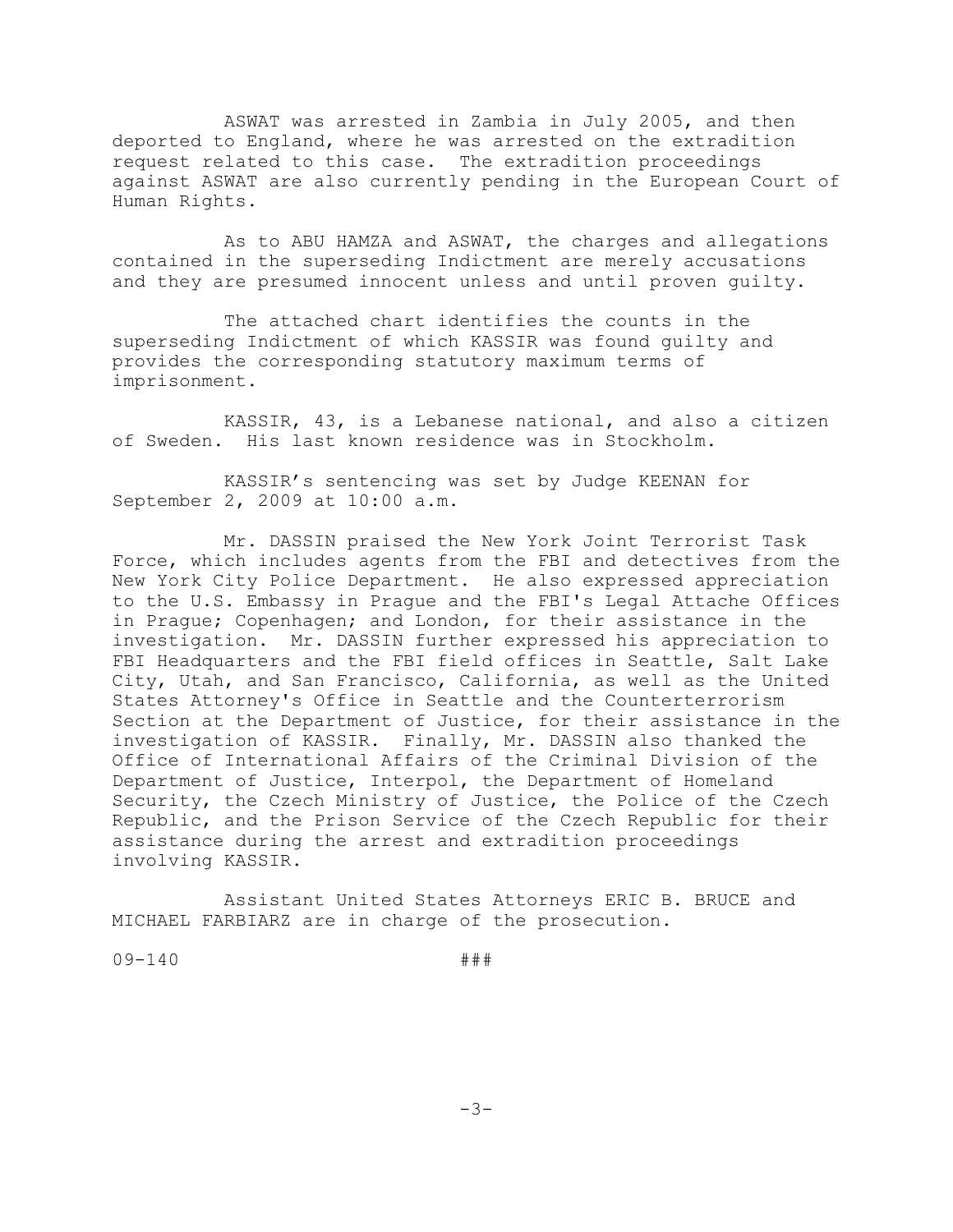## **I. The Bly, Oregon Jihad Training Camp Counts**

| Count | Offense                                                                                                                                                                               | Maximum Statutory<br>Penalty |
|-------|---------------------------------------------------------------------------------------------------------------------------------------------------------------------------------------|------------------------------|
| Three | Conspiracy to provide material<br>support and resources to<br>terrorists, in violation of Title<br>18, United States Code, Section<br>371                                             | 5 years'<br>imprisonment     |
| Four  | Providing material support and<br>resources to terrorists, in<br>violation of Title 18, United<br>States Code, Section 2339A                                                          | 10 years'<br>imprisonment    |
| Five  | Conspiracy to provide material<br>support and resources to a<br>foreign terrorist organization,<br>namely al Qaeda, in violation of<br>Title 18, United States Code,<br>Section 2339B | 10 years'<br>imprisonment    |
| Six   | Providing material support and<br>resources to a foreign terrorist<br>organization, namely al Qaeda, in<br>violation of Title 18, United<br>States Code, Section 2339B                | 10 years'<br>imprisonment    |
| Seven | Conspiracy to kill, kidnap, maim,<br>and injure persons in a foreign<br>country, in violation of Title<br>18, United States Code, Section<br>956                                      | Life imprisonment            |